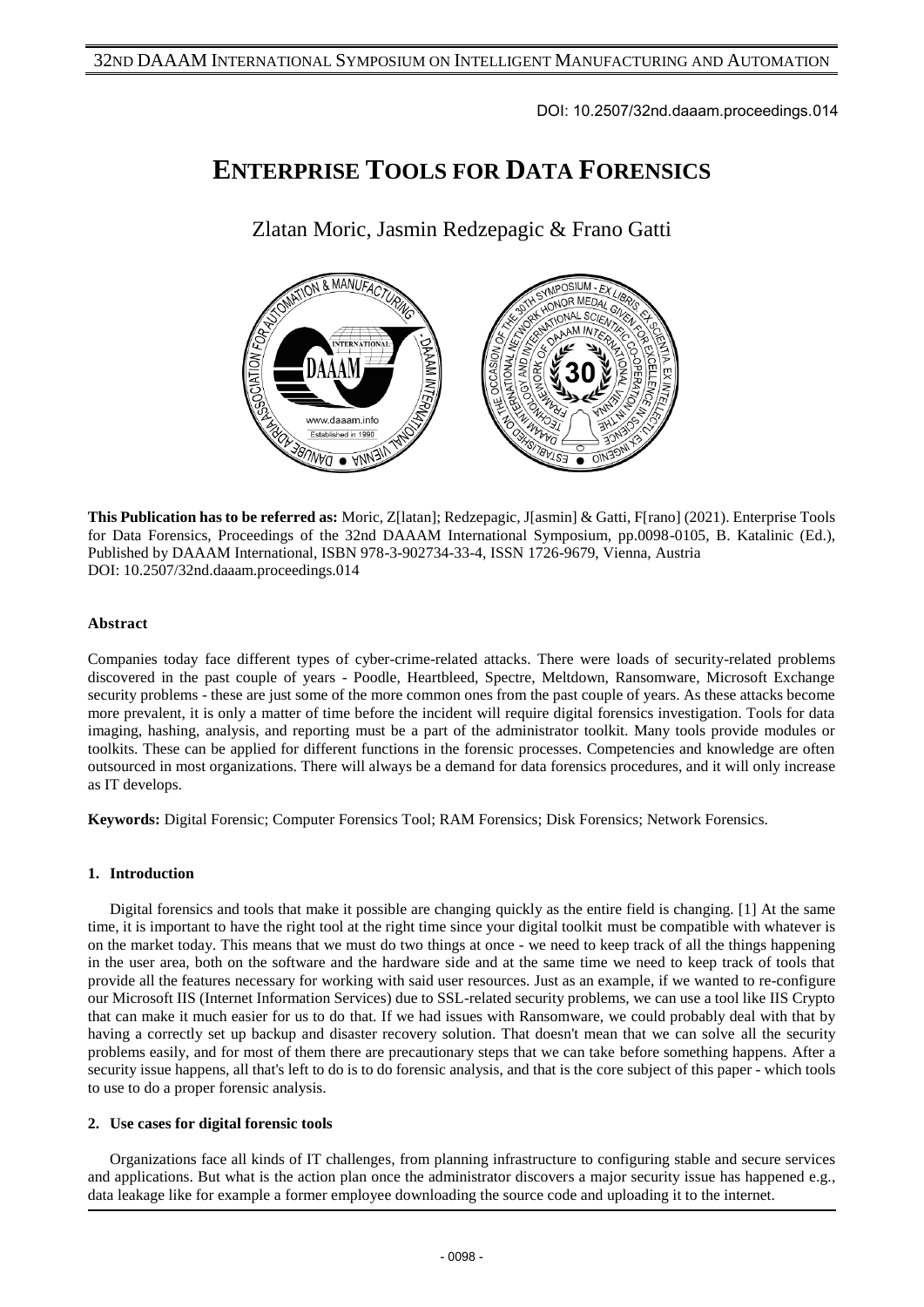Digital Forensics is a time-consuming art of preservation, acquisition, documentation, analysis, and interpretation of evidence from different storage media types found in the organizations that reported the incident. So, in this example, an image from all disks of the suspected employee should be captured in a tamper-proof state. This information can be provided as evidence in the court or as an indicator of vulnerabilities that must be patched. If digital forensic procedures are not conducted a system can be left in a vulnerable state because of the absence of information on what caused the incidents. Also, if Digital Forensics is not performed in a criminal case, law authorities can make wrong decisions. They will make these decisions because of the misleading data or incorrect shape and form of evidence that is presented. So, ignoring the need for forensic cases in the organization can seriously damage the reputation of the business and stakeholders. Companies need to have forensic readiness. In other words, they need to have proactive procedures, people, tools, and prerequisites defined and configured. Nowadays most of the organization don't have the required skills and resources so InfoSec and supports teams are responsible for all security-related incidents. In the incident case in most organizations, the responsiveness would be reactive, not proactive. By default, Windows systems don't log the deletion or manipulation of files, this audit needs to be configured manually. Free and native features such as logging with required details need to be utilized. Administrators need to know these features exist and must configure them. Retention of logs must be defined and edited if necessary. It is a good practice to have a centralized logs system running in an environment. Types of forensic incidents can vary but data recovery is the most common use case.

Criminals always try to hide the track, so investigators try to identify all data that has been deleted, changed to different extensions, or hidden in any other way. In most cases, digital forensic include the process of discovery and/or recovery of data (evidence) using the various tools and methods available to the investigator. Also, malware investigation is a big part of digital forensic because ransomware spread by trojans and worms across a network is a major threat to individuals, companies, and military organizations. A digital forensic investigation can include tracking down identity theft of any type e.g., stolen credit card usage or a fake social media profile. Network and internet investigation are processes where investigators try to figure out sources of the network-based incident such as Denial-of-Service (regular and distributed). Also, email investigation is a big source of IT security incidents because of spam, phishing attacks, and uneducated users that open every attachment without checking the validity of the sender. Forensic investigators must identify the source IP and geo-location of the attacker. Investigator will perform investigations of malicious attachments.

Corporate espionage can also be a case for digital forensic investigations, companies nowadays need to secure their assets so that sensitive information cannot be accessed or transmitted. Lastly, forensic investigators can face global problems such as drug trafficking and child abuse that are widely exploited within the Deep Web and the internet. Highly skilled forensic analysts can bring down these dark realities by analysing internet traffic, transaction and browser history, email records, and images. To solve these kinds of incidents, investigators need to be well educated and driven, it is an intense job that requires punctuality and professionalism. Most organizations will outsource these problems to other firms that are competent in digital forensic investigation. Meaning these skills are of high value and demand for digital investigation will increase in the future.

#### **3. Tools used in forensic processes**

Any IT process needs to be well documented, so proper procedures are a key tool in any forensic investigation. Procedures ensure the integrity of the investigation. The National Institute of Standards and Technology (NIST) has implemented the Computer Forensics Tool Testing (CFTT) program that's main purpose is to test and make reports for the community. Most of the tools that will be mentioned have reports available for the public can be found on the CIFTT website (https://www.dhs.gov/science-and-technology/nist-cftt-reports#). Also, tools need to be tested in the lab environment.

This can be done using a Kali Linux (or some other tool such) virtual machine as a Forensic workstation and a client virtual PC or external media (hard drive or USB with some dummy files) to image and analyse. Kali is the best operating system for information security since it is natively equipped with all sorts of tools (and can be upgraded with additional) [2]. It comes suited with many forensic tools such as Autopsy and Guymager. Other tools can be run as a live operating system as a virtual machine (or as a USB live boot). Budget is always an issue and some solutions cost thousands of dollars but are robust, accurate, and have GUI. These tools can be open source e.g., CAINE, or commercial e.g., Paladin. Either way, forensic people need to spend a lot of time testing tools and have a skill set to adapt to case requirements. [3]

## *3.1. Identification and precollection*

Firstly, a new case arrives and needs to be categorized accordingly [4]. A case can first be recognized as an incident alert that is acquired by email or a security operations centre system (e.g., Darktrace). In the first stage, the incident needs to be discovered, no onsite action is needed at this time. The goal is to gather as much information about the problem and the types of systems involved. Interview with the client should be done and verified by some form of the written communication (such as email) so, that the initial incident information is retained permanently. To focus efforts a digital investigation plan is created, this is a roadmap to a successful investigation. It is important to define the background of the incident (circumstances), the scope of investigation, goals, and plans of actions in terms of evidence gathering. Then the pre-collection stage needs to be done.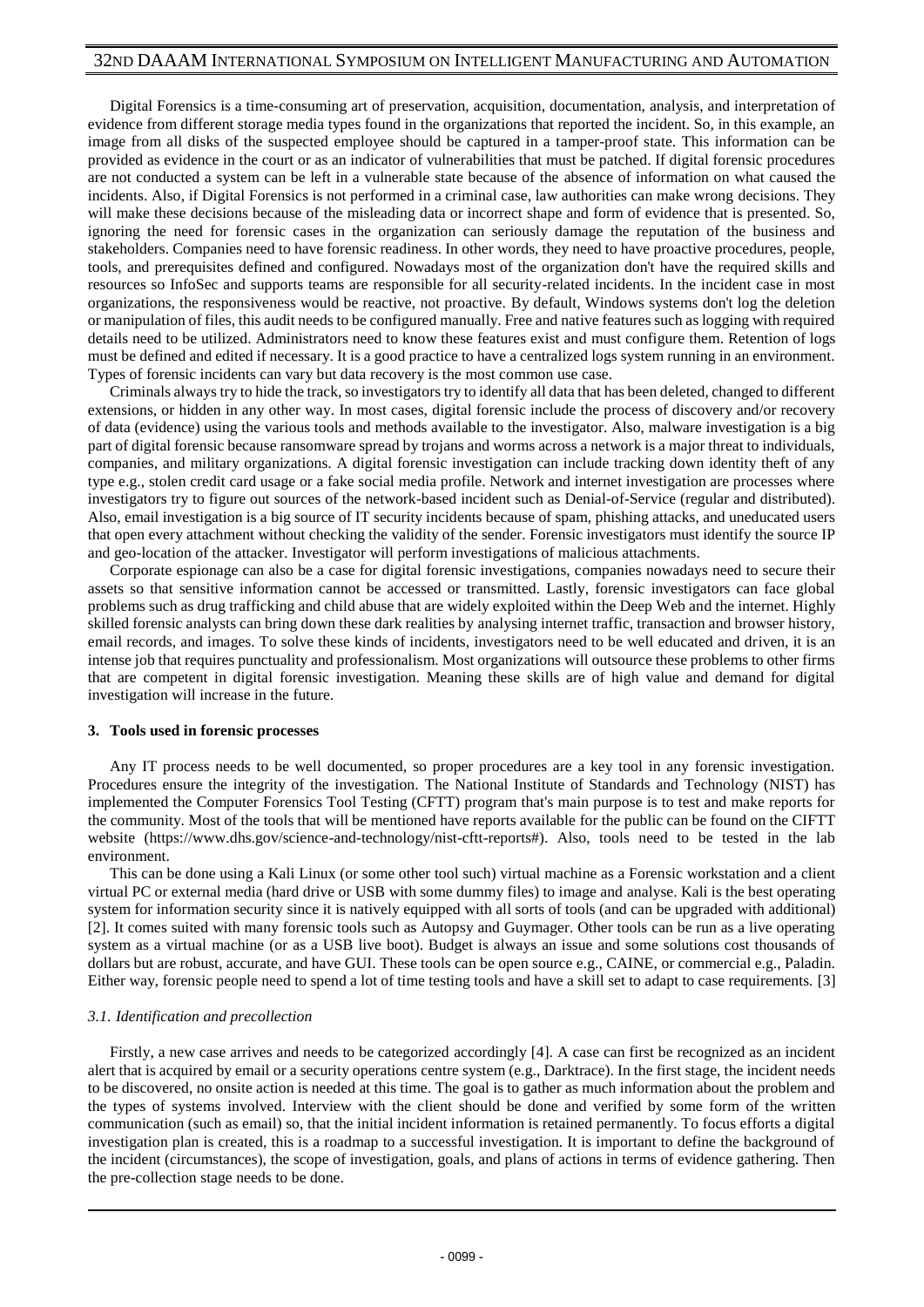The stage consists of processes such as organizing the acquisition kit and documentation. The data acquisition kit contains a card reader, various adapters (various types of USB and USB to SATA), device cables (power, SATA, HDMI, VGA), networking cables (straight-through, crossover, console), and a write blocker. Write blockers are used in the investigation to protect and preserve the original evidence from being modified. If a hardware write blocker isn't available, a software tool should be used. [5] The advantage to the software write blocker is that it is installed on the investigator's workstation, one less device in the acquisition kit. Paladin is an Ubuntu-based forensic toolbox. It is a live operating system (with a small footprint) that has a range of forensic features including write blocking. Currently, there is no free version available for commercial use and the minimal price is 25 USD. CAINE (Computer Aided Investigation Environment) is a GUI-based open-source Linux distribution that integrates forensic tools as modules. It also provides features such as read-only access to drives by filtering any IO command sent to the interface. Software write blockers operate by the policy definitions that can be changed to enable writing on the disk.

On the other hand, it is easier to run daily imaging operations with the hardware write blocker, it works independently providing indicators (lights or output on the mini screen) that the computer is not tempering with the drive which contains evidence. When investing in hardware write blockers different features such as connection types, writing capability, and data transfer rate should be considered. Hard drives have increased sector size to 4096 bytes so it's a write blocker should have Advanced Format compatibilities. That format defines disk sectors that exceed the size of 512, 520, or 528 bytes. A larger sector size ensures data integrity with stronger error correction maintenance algorithms. Coolgear hardware write blocker adapter costs 65 USD and has support for Windows, Linux, and Mac operating systems. For more intense workloads Tableau Tk35u USB 3.0 Forensic Ide/SATA bridge kit but this product costs 487 USD in a brand-new state. [6]

#### *3.2. Acquisition*

Acquisition of evidence is the first most important step in any digital forensic case. It is described as collecting data for further investigation. Accountable staff retrieves a copy of disks and volatile memory from the suspected digital asset. The goal of this phase is to collect and protect the data. All data from the suspect's computers need to be collected without harming the integrity of evidence. In this procedure evidence integrity methods such as write blocker, hash generating techniques, and chain of custody must be used.

The acquisition type and requirements need to be defined. Getting approvals for the action and rehearsing the imaging process (it saves time). When a technician arrives on the scene, he will prepare to create a forensic image which is a tamper-evident container that contains files, file systems, media storage, and device data. To simplify it is a copy of a drive that is compressed into a single file. He will then photograph the evidence and start the chain of custody. The chain of custody is a form that legally ensures the integrity of the evidence as the evidence is an exchange between individuals. It also provides accountability because personal information is matched with the date and time of evidence transfer. So, in this way it is well known who had the evidence at a certain time. A document created by the Scientific Working Group on Digital Evidence (SWGDE) defines a list of aspects to consider when executing a live system acquisition procedure. The list is defined from most to least volatile and crucial. When initiating the process of imaging the device's power state needs to be checked because it is important to store data that is in RAM and paging file with as little modification as possible. Working memory often contains more evidence than hard disk data because the running process, open documents, and network connections can be identified using different tools. There is only one opportunity to collect volatile data. RAM and running processes must be captured first then system settings and storage media. 4-Magnet is a free RAM acquisition tool. It can be used to capture the current state of RAM and running processes on Windows 10 system. It allows investigators to capture the contents of physical memory into a dump file that can be analysed. 7- RAMcapture (developed by Belkasoft) is a portable tool compatible with Windows operating system. It is used for RAM capture. It exports the contents of working memory to a raw file that can be analysed by other tools.

Active network connections information such as active sockets and processes that are correlated with than can be useful for the case. Xplico is an open-source GUI based Network Forensic Analyst Tool that main goal is to extract information from network and internet captures. It can automatically decode packet capture files (.pcp) files using an IP decoder and decoder management components. It can use analyse files generated by other packet capture software such as WireShark and Fiddler. Packet captures often contain useful information such as websites browsed, emails, chats, printed files, and VOIP (Voice over Internet Protocol) or RTP (Real-time Transport Protocol) data. Xplico cant view traffic encrypted by SSL (Secure Sockers Layer).

Volatility is Python open-source forensic software that can be used to analyse RAM on most used operating systems (Windows, Linux, Mac, and Android). It can identify and export network information from the hosts such as PID, Port, Protocol, Address, the creation time of the connection. So, it is a cross-platform tool that creates a snapshot of memory also known as a memory dump. Profile of the operating system has to be chosen firstly; different systems store information in different locations. Additional plugins can be added to the existing framework. It can identify and analyse the hidden running processes that can be useful for malware analysis. Volatility can also capture command line history and a list of timestamped events, which is a must in every forensic investigation. For Microsoft profiles, there is an option for a DLL (Dynamic Link Libraries) analysis [7].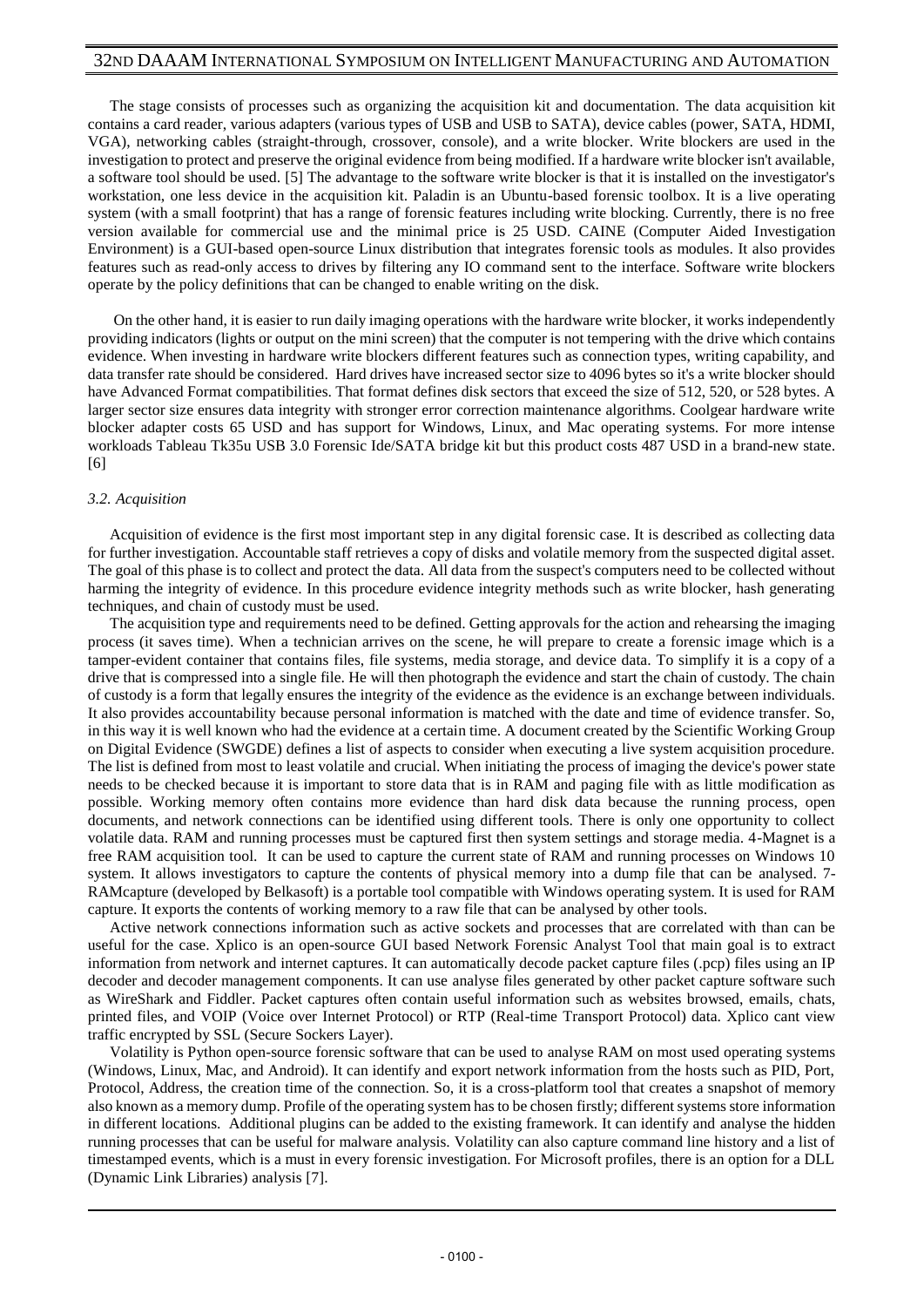Additionally, system settings from the browser and registry can be exported and analysed. This is important because the information from users, setting, operating systems, and even hashed passwords can be found in the registry. Digital evidence and forensics toolkit Linux is an Ubuntu desktop-based tool that can be used in situations when shutting down the host is not possible. It has compatibility for on-the-fly RAM and swap file analysis. It is also equipped with tools for antimalware, data recovery, imaging, hashing, mobile forensics, and reporting. Browser history capturer by Foxton is used to extract and view internet history. It extracts all useful user data from the browser (history, sessions, searches, bookmarks, passwords, etc.) into a single file.

The next step is to collect data from storage media using a write blocker tool. Which is known as a forensic disk controller that permits read-only access to the data storage device without compromising the integrity of the data. Evidence must be preserved in a persistent state, no changes to the evidence are allowed. A user data user must be saved in a dedicated external hard drive(s) and nowhere else. A laptop is just a tool to save data on external hard disks. For this part of the process, the hard drive needs to be at least the size of the data for investigation, but it's recommended to have the double amount of storage that is required for investigation. The process of imaging can be described as extracting or copying data either as a file, partition, entire storage media or a drive [8].

- Dc3dd (Department of Defense Cyber Crime Center dd) is an upgraded version of the dd (data dump) which is a copying and conversion tool originated on 1970s Unix systems that copied all contents of a storage device in a single file. Dc3dd is maintained parallel to dd, so when the dd tool gets updated dc3dd gets an update too. Dc3dd has many enhancements over dd. It copies data from one location to another while performing data conversion. It also performs hashing on the fly (MD5, SHA-1, SHA-256, and SHA-512). It can create multiple image file copies to different devices (in different formats) and split files into multiple parts. It can verify and wipe media and has a progress indicator.
- DCFLDD (Defense Computer Forensics Labs dd) is an enhanced version of dd that is maintained and supported by the Defense Computer Forensic Lab.
- Guymager is an open-source imaging tool that's not command-line, meaning its GUI based. It has hashing and verification operations and supports files using EnCase, raw, and AFF formats. EnCase format allows investigators to conduct a detailed analysis of user files (browser data, images, documents, and registry) that are collected. Raw data is unprocessed data (common extensions are .bin, .dd, .img, .iso, .raw), sectors are copied in order. Source and target will have the same value. No additional information is stored in a raw file. Raw images are not forensic files but can be used in an investigation.
- AFF (Advanced Forensics Format) format is used to capture digital evidence for legal proceedings.
- Libewf is an open-source library that is used to create Encase evidence image files. It can be used to convert, acquire EnCase files outside of EnCase Forensic.
- Afflib can create, convert, and verify AFF image files. So, this tool can convert raw images created by guymager, dd, and other tools to AFF format.
- Forensic Toolkit (aka. FTK) is free software developed by AccessData that is used on Windows operating systems. It includes a standalone imaging program (FTK imager). It can calculate MD5 has to confirm the integrity of data that is collected. Confirmation of the validity of evidence is important for presenting data that is important for the investigation case.
- Helix 3 Pro is the enterprise commercial toolkit for digital forensics. It has compatibility for live system acquisition and disk imaging. Along with reporting features for data discovery and digital analysis.

## *3.3. Examination*

When collecting data investigator needs to maintain the integrity of evidence. Hash values should be provided before, during, and after an acquisition. If the copy is edited, the hash values will be quite different meaning the evidence integrity is ruined. To verify that the data set has not been altered Digital Forensic analysts use tools to calculate and verify cryptographic hashing. Cryptographic hashing is a type of mathematical function that creates a unique, fixed-size mathematical value from an arbitrary set of input values. [9]

The hash value is a unique integer that is a digital fingerprint of a file or a disk. Items in a collection of digital evidence can be identified by their hash value rather than relying on the less accurate and changeable indicators such as timestamps, filename, sizes, or by direct viewing. Files can be whitelisted or blacklisted by their hash values or hash sets. Hash values are calculated by the one-way hash functions and are not reversible (this doesn't mean they are secure). Hashing is not encryption. Hashing is used to determine the integrity of content by detecting modifications to the data that consequently change the hash output. Encryption is a two-way function that encodes the data to maintain data confidentiality so only authorized entities can read it (they pose the decryption key). Hashing is irreversible while encryption is reversible. The hash algorithm will always produce the same size hash value. Typical hash sizes are 128-bits, 160-bits, and 256-bits. Larger hashes have greater reliability in representing digital information than hashes, more bits more unique items. Hash collision, mathematically impossible to prevent but the probability of two files with the same hash can be minimized by increasing the bit length of the hash. Hash length is increased by choosing the hashing algorithm that can provide larger length hashes. Hashing unambiguously identifies digital information by detecting water the digital information has changed. Hashed made from items of evidence that are physical-digital storage devices.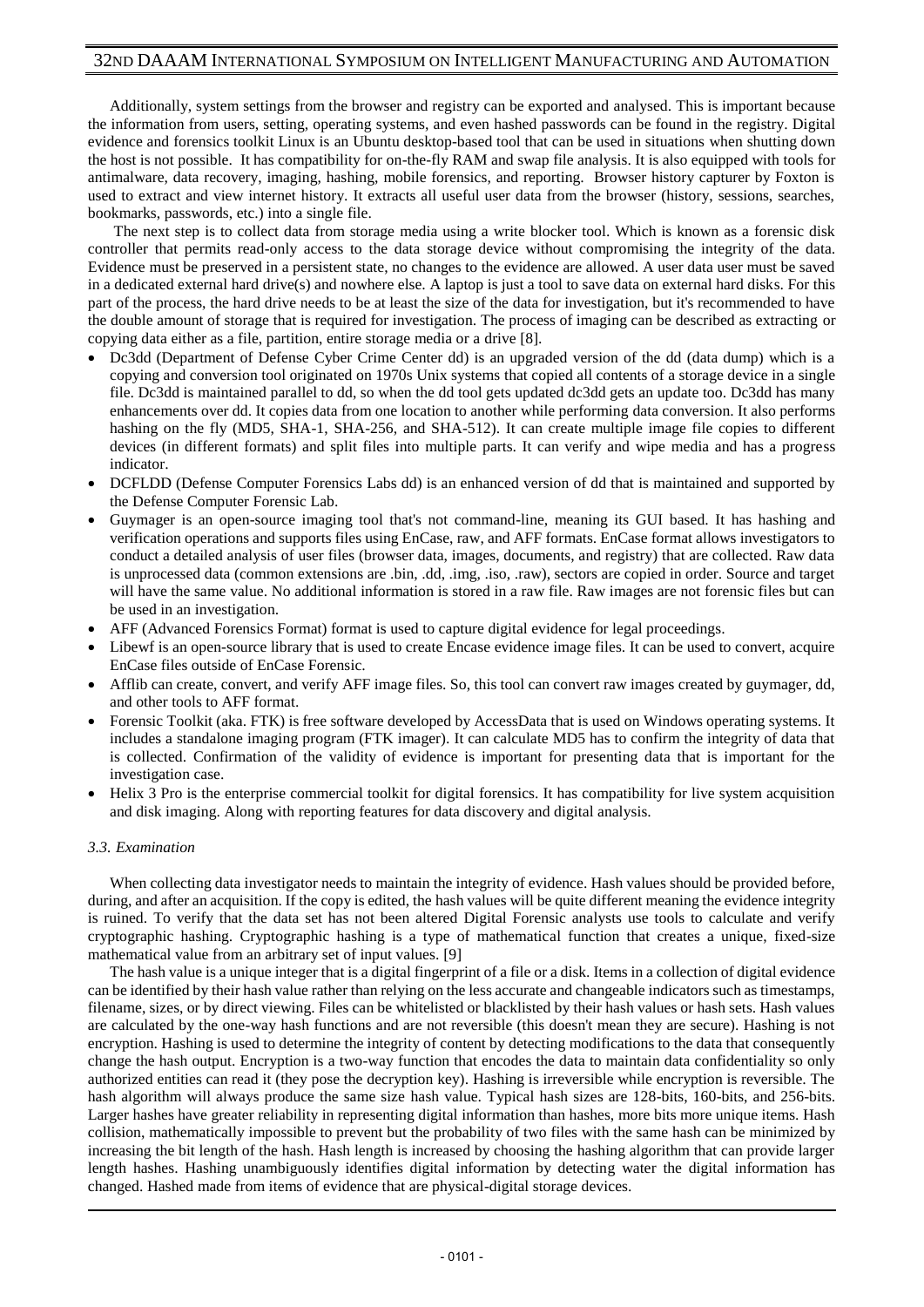Hashes are part of the meta-information describing an item of evidence. Hash also identifies known information present on the storage device and is used to verify that the item of evidence has not changed. Forensic investigators store hashes in hash sets that are described in the examination report in the digital forensics' cases [10].

- Message-Digest (MD2, MD4, MD5. MD5) is used in digital forensics. It creates 128-bit message digests and is free to use.
- Secure hash algorithm (SHA-0. SHA-1, SHA-224, SHA-256, SHA-384, SHA-512). SHA-1 and SHA-256 are used in digital forensics. SHA-1 is 160-bit and SHA-256 is 256-bits. It is a US standard and free to use.
- RIPMEND is a cryptographic hash algorithm designed by Hans Dobbertin, it has a length of 160 bits.
- WHIRLPOOL is a hashing algorithm created by Vincent Rijmen and Paulo Barreto that produces the 512-bit message digest.
- TIGER algorithm is used by modern computing because of its speed and efficiency
- Sumtools (summary tools) calculate a hash value using MD5 and SHA hashing algorithms for files stream or a file system. It is also used to compare files to pre-calculated hash values.
- Hash my files is a portable free tool that is used to calculate MD5 and SHA1 hash values of files. It can generate HTML reports with information useful for the investigation such as size, timelines of data creation and modification.
- Rahash2 is a part of the radare 2 toolkit, which supports MD and SHA hashing capabilities but also and CRC, Xor, and many other algorithms that are used for unpacking and decoding all sorts of binary files. So, it can also be used for advanced work with malware files in terms of decompiling, reverse engineering, and testing malware programs in a sandbox environment. In digital forensic, it is mostly used to check the identity and verify the integrity of files.
- The Hashdeep is installed by default on the current Kali version, and it provides tools to provide forensic audit mode, block hashing (MD5, SHA1, SHA256, TIGER, WHIRLPOOL), matching using hash sets, hash disk recursively in a file tree.

After the hash, values have been checked and the integrity of the evidence integrity has been verified the next phase is to analyse the data in the search for concrete evidence.

#### *3.4. Analysis*

The goal of the analysis phase is to examine the data, identify the evidence data that is in the scope of the case and extract useful evidence information. In this phase, the recovered data (artifacts, metadata, and initial facts) is heavily researched. The investigator tries to find data that is relevant to the case and answers important questions (such as who, what, when, where why, and how) about the crime or an incident. Correlating the evidence is important to determine what happened so timestamps of events are crucial. For example, if the users deny the execution of the malware. Investigators would need to prove this by identifying the program execution artifacts and user logon events on the affected computer. Then this information would be collated with timestamps that can provide more detailed conclusions. Investigators keep in mind that an analysis is the interpretation of evidence, not absolute proof. In this case, we also need to verify that the suspected user was using his account on the computer and no one else. This can be verified by correlating the timestamps with the user's entry to the building, most companies now track the working hours with the entrance ID cards that employees need to use to enter the building. In some severe cases, video camera footage should be also considered to correlate and verify the evidence timestamps. In Digital Forensics timeline analysis is important because it arranges the events from multiple data sources in the correct order, to determine when and what happened on the system and add context to the analysis.

The Sleuth Kit (TSK) is a set of tools that can be used to analyse disk images and recover deleted files from them. Additional modules can be added to the existing framework. Autopsy runs The Sleuth Kit in the background. It identifies and lists all allocated or unallocated (deleted) files. It can identify files hidden by rootkits. It can display metadata information. It categorizes data by type and provides timeline information.

The Autopsy (installed by default on Kali) is a GUI-based tool that is used by the military, law enforcement, and corporate users to investigate cybercrime. It is free and provides features like other tools such as web artifact analysis and registry analysis. It also provides features for hash filtering, file system analysis, keyword searching and extraction geolocations, and camera information from JPEG files. It can group the files by their type. For media files, it can display images as thumbnails for a quick view and videos without the need for an external viewer. For mail fails it can parse MBOX format messages.

Encase (acquired by OpenText) is created by Guidance Software. It is used for acquisition, deep forensic analysis, and reporting. It provides functionalities for several processes in Digital Forensics including acquisition, analysis, and reporting. This tool has all the required features for conducting a digital forensic investigation such as in-depth analysis of user files and data (e.g., internet history) and data recovery. It has a scripting facility called EnScipt. All features are integrated into one tool.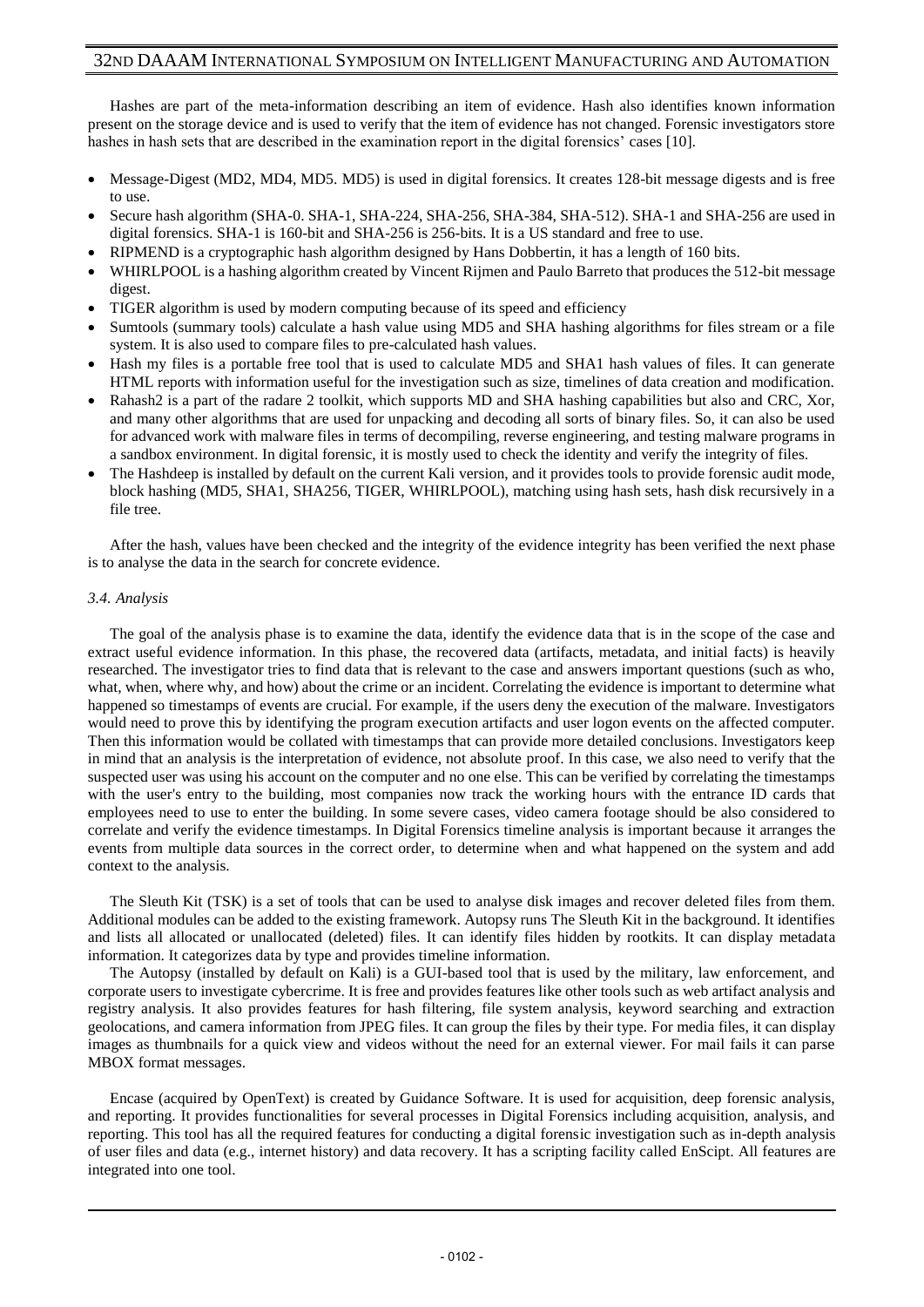#### *3.5. Reporting*

In the post-investigation reporting phase, investigators prepare the presentation of the analysis conclusions. The report needs to be prepared in a way that all stakeholders can understand. This phase requires technical and legal evaluation. Most of the law enforcement (if they do not have the technical background) doesn't have the required knowledge to determine the facts from the evidence. It is the Digital investigator's job to present the evidence and explain the techniques and methodologies used in the data analysis phase. So, the main goal is to present the evidence adequately and acceptably, defined by the court of law.

There is also a corporate type of investigation report. This report differs from law enforcement case reporting. The most important part is to present the evidence in the way in which a client who outsourced the incident can understand the cause, consequences, and responsibilities. All forensic reports should have a transparent view of the investigation process. EnCase tool is an all-purpose forensic tool. It has an integrated reporting module. It can create reports that can be easily shared. It also provides the ability to create report templates. Helix framework has a reporting component to pull concise reports on audits or ad-hoc reports based on different criteria. Processes such as collection and preservation should be explained.

Details of the analysis should be described and supported with evidence material. All crucial conclusions should be verified using at least two different techniques or tools to increase the validity and present the evidence as tested facts. The snippets from all tools used should be presented. The best approach is to avoid absolute phrases and long sentences. Also, it is a good practice to prepare a summary section for non-technical readers of the report. Presentation tools such as Sway and PowerPoint could be great tools. Short presentations that provide all important evidence, their validity, and a graphical workflow with events of the incident could be created to ensure that all participates understand the nature and cause of the incident that has occurred.

#### **4. Conclusion**

Data forensic tools must be used by an experienced forensic expert. This is important because these tools can harm the data on disks and consequently do damage to the investigation (keep in mind that dd is known as data dump but also as data destroyer). To mitigate risks, investigations must be done systematically, defined by procedures. Well-defined procedures are a crucial tool. Also, some tools like EnCase have all the required features for conducting these procedures. It is better to gather evidence with multiple tools to increase the validity of evidence. Also, some tools can perform better for different use cases. Investigators need to have experience with all tools mentioned. They need to know the best toolkits for different platforms to adapt to all scenarios that are possible. The forensic procedure can be run using only opensource tools.

First, the problem or incident needs to be defined in detail. The most important step of the investigation is acquisition. Before executing acquisition is executed a plan with evidence gathering goals should be created (to avoid time-wasting). If the acquisition is not done correctly no further investigation can be done. There is no point to analyse the data if the data was partially wiped or changed (the hash values). The experienced technician needs to execute the acquisition process, he is responsible for creating the chain of custody document, photographing the incident site and assets, and checking the power state of the affected computer (or any other IT asset). If the power is on the procedure for the live acquisition should be executed. RAM data should be exported in the memory dump file using the Volatility and other capture tools to create multiple files for verification. Volatility is a great tool because of cross-platform support and features such as active network connection and process identification and analysis with timestamps. Xplico should be used for packet capture and inspection. Browser history capturer should be used to gather information from the browser. To verify the result tools such as Fiddler, Wireshark, and command line should be used. After all the necessary that has been gathered the acquisition process should continue to the hard drives.

There are types of data alteration prevention devices. Hardware or software write blockers. Depending on the case the technician will either use PALADIN live OS as a software write blocker or connect the hard drive to the Tableau hardware write blocker and use the acquisition tool in the Kali operating system. On Kali tools such as DC3DD and Guymager will be used. The image needs to be copied to several external hard drives. One hard drive will stay as the initial state of the evidence and others will be working versions. Backup of working versions of the discs should be created. The evidence images and files will be transported to the investigation facilities. The chain of cost should be updated after every transfer or major manipulation of evidence. All the steps should be documented. When the evidence arrives for forensic analysis tools such as Hashdeep and Sum tools should be used to check the integrity of data. Afterward, the investigation of generated images, memory dumps, user settings, and data will begin. This part of the investigation will reveal the crucial evidence for the case. Tools such as The Sleuth Kit and Autopsy will be used to determine the data manipulation, deleted files, malware execution artifacts, registry manipulation, and user settings on the mounted image. Other tools such as Volatility and Xplico should be used to determine the active processes and sockets from the generated dumps. Browser data should be analysed to gather the history of internet activity and useful information such as saved passwords. In this part of an investigation, case tools are only media for evidence presentation. The investigator needs to know what to find and where to look for. The future of the case relies on the investigator's skills and knowledge. The biggest focus is on the events and data created in the incident time range. A forensic examiner can be in communication with the client's internal IT team for additional information.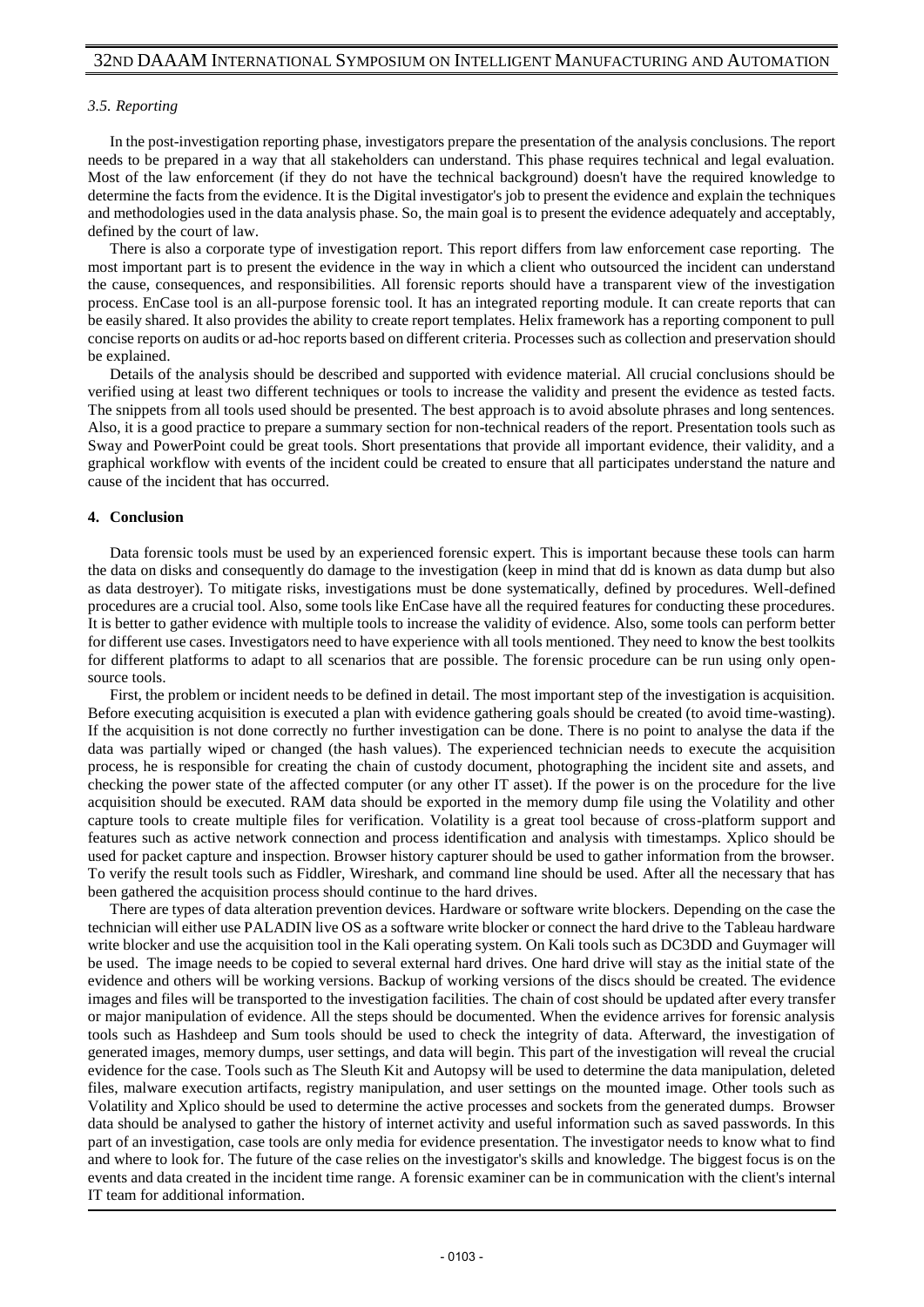The goal is to gather the evidence and answer the important questions provided by the client (such as who, what, when, where why, and how). An event timestamp collaboration will be identified. The whole process of gathering and analysing the information that led to the conclusion will be documented. The reports will be created using EnCase and Helix 3 Pro tools and consolidated into a single document along with snippets from different tools. A different version of the report document will be available. For internal use, a document with technical details will be created. A PDF summary and conclusion report of the event will be created for the client. On the investigation closer meeting or in the court of law, the fact will be presented understandably, coherently, and concisely, along with an explanation of the procedures and verifications of the evidence integrity. Graphical representation of workflow with the timestamps of the crucial events will be presented in a PowerPoint presentation. Digital forensics is a long process that's why only fast tools that provide reliability and accuracy need to be used. Criminals can make life hard and stressful for investigators. They try to cover their tracks using various anti-forensics methods (encryption, obfuscation, and cloaking techniques) to trick investigators. Cybercrime is a lucrative business and response from law enforcement agencies needs to be equally advanced. They need to continually develop intelligent solutions and educate people to use them. That is the only way to put up with a neverending battle in the digital world. This is the resulting table from our research, with different tools suggested for different types of forensic analysis:

| <b>Tool Type</b>          | <b>Primary</b>                      | <b>Secondary</b>        |
|---------------------------|-------------------------------------|-------------------------|
| Write Blocker             | Tableau Tk35u, Tableau Tk35e        | Coolgear, PALADIN       |
| Acquisition (Hard drives) | EnCase, Guymager                    | EnCase, PALADIN         |
| Acquisition (RAM)         | Volatility, FTK                     | 4-Magnet, 7-RAM capture |
| Verification              | Sumtools, The Hashdeep              | Hash my files, Rahash2  |
| Analysis                  | The Sleuth Kit, The Autopsy         | Encase, Xplico          |
| Reporting                 | The Sleuth Kit, EnCase, Helix 3 Pro | Powerpoint, Sway        |
| Additional tools          | PowerShell, Bash shell              | Wireshark, Fiddler      |

#### Table 1. Suggested tools

To maintain the integrity of the investigation multiple tools, need to be used. This is a good practice because multiple tools can ensure the verification and backup of evidence. So, if the primary tool is not accurate, we can rely on the secondary tool which is ready. All tools (hardware and software) need to be prepared and maintained. Because of the advancements in technology tools used in digital forensic procedures must be updated regularly. Technology has come a long way and digital forensic incidents are nowadays related to solid-state drives, cloud storage, the Internet of things, fiber-optic connections with gigabit speeds, and SD cards for storage. These new challenges also promote advancements. Understanding core technological concepts such as cryptographic hashing and hard drives are important, the core foundation is still the same.

The future of forensic tools and procedures will depend on the changes in storage demands and storage systems (petabytes and later exabytes of data). The changes will also be influenced by new laws (changes to the existing laws) and practices. The malware and anti-forensic techniques will also improve so the tools used by investigators need to evolve to meet the compatibilities and sophistication of the bad guy's tools. I think that most admins do not think that these tools will ever be useful for their day-to-day tasks, so when the incident happens, they will be forced to outsource the case to some external firm and pay a lot of money for their services. A new investigator that wants to invest time in this field of information technology needs to continually learn to use cross-platform tools in an automated fashion to improve efficiency for the growing demand. Automation of forensics is a topic that needs more research because the incident and systems on which they accrue are not homogeneous, meaning incidents that happen to one client most likely will not happen the same way to others. This is a never-ending, time-consuming process and requires a lot of effort and strong nerves because a single wrong move can jeopardize the whole investigation. The logging and monitoring configurations in the company's systems are of the most value when the incident happens. This system can alert admins and help in reconstructions of incidents and evidence gathering. I think most of the IT admin crowds don't know how to improve the audit and logging settings and leave everything to the default values (why should I change it if it works). This can be problematic when they get hacked or some major incident happens. From a forensic standpoint, we shouldn't be limited to whatever evidence is available, we are responsible for the audit and logging configuration.

Machine-learning-based systems can learn and know the baseline of services and can proactively prevent incidents when the anomaly event happens. These tools will be able to send detailed reports to admins providing facts and evidence in the PDF document that can be automatically sent to the email. These tools such as Darktrace are the best for IT security assurance but very expensive on the other hand. Scientific papers suggest that many tools are impractical and do not meet the industry changes. There is also a lack of standardization of policies, ethics, development, and tools. Currently, there is no single best tool and framework that can cover every process of the investigation. Multiple tools are needed to complete the necessary actions and to verify the results. To provide accountability and retrieval of the lost data state of the art tools need to be used. But a tool is as good as a person using it. Knowledge, experience, and well-defined procedures are the keys to a successful investigation.